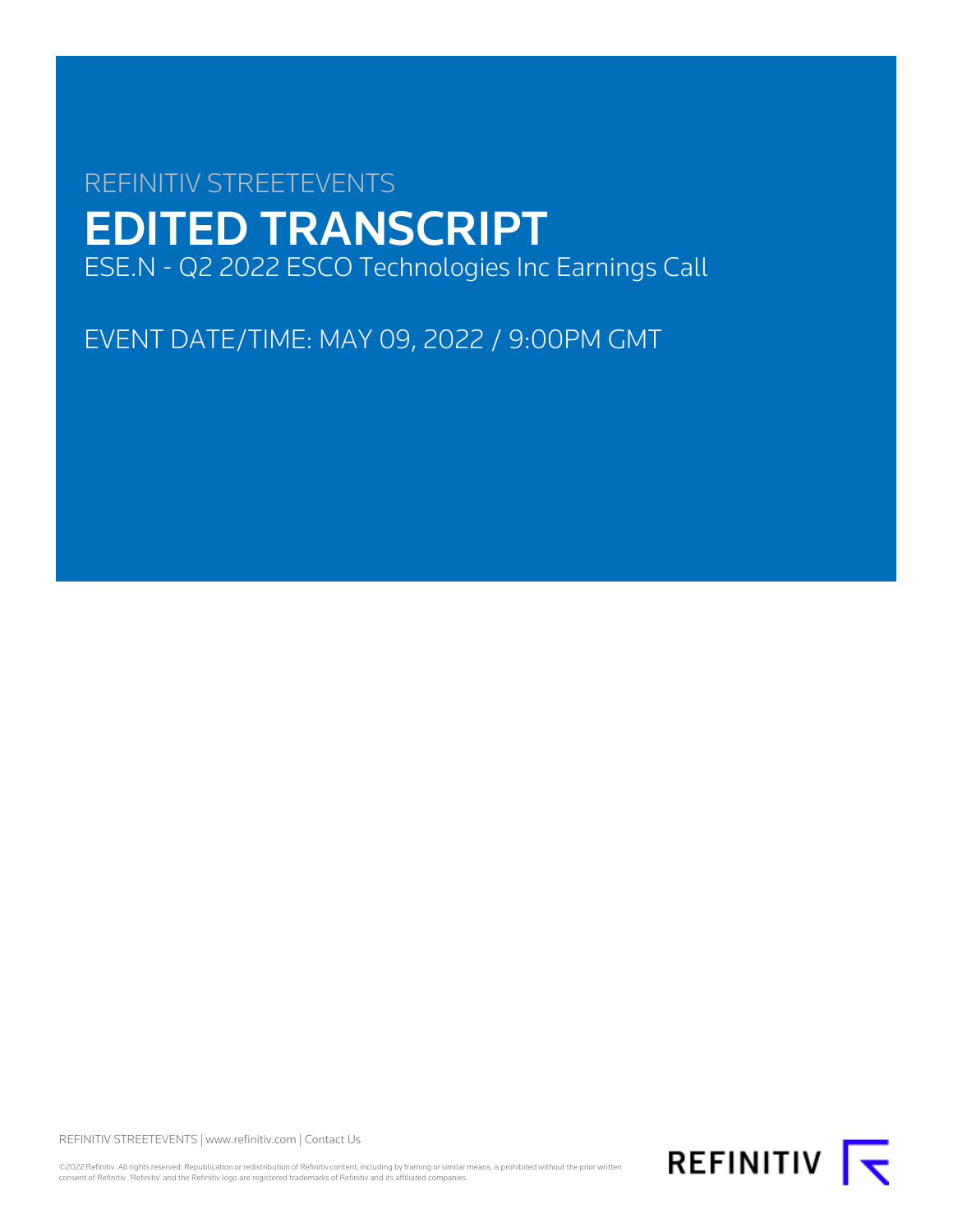## **CORPORATE PARTICIPANTS**

**[Christopher L. Tucker](#page-2-0)** ESCO Technologies Inc. - Senior VP & CFO **[Kate Lowrey](#page-1-0)** ESCO Technologies Inc. - Director of IR **[Victor L. Richey](#page-1-1)** ESCO Technologies Inc. - Chairman, President & CEO

## **CONFERENCE CALL PARTICIPANTS**

[John Edward Franzreb](#page-5-0) Sidoti & Company, LLC - Senior Equity Analyst **[Jonathan E. Tanwanteng](#page-6-0)** CJS Securities, Inc. - MD

## **PRESENTATION**

#### **Operator**

Good day, and welcome to ESCO Technologies Second Quarter Earnings Conference Call. Today's call is being recorded. With us today are Vic Richey, Chairman and Chief Executive Officer; Chris Tucker, Vice President and Chief Financial Officer.

<span id="page-1-0"></span>And now to present the forward-looking statement, I would now turn the call over to Kate Lowrey, Vice President of Investor Relations. Please go ahead.

#### **Kate Lowrey** - ESCO Technologies Inc. - Director of IR

Thank you. Statements made during this call which are not strictly historical are forward-looking statements within the meaning of the safe harbor provisions of the federal securities laws. These statements are based on current expectations and assumptions and actual results may differ materially from those projected in the forward-looking statements due to risks and uncertainties that exist in the company's operations and business environment, including, but not limited to, the risk factors referenced in the company's press release issued today, which will be included as an exhibit to the company's Form 8-K to be filed. We undertake no duty to update or revise any forward-looking statements except as may be required by the applicable laws or regulations.

In addition, during this call, the company may discuss some non-GAAP financial measures in describing the company's operating results. A reconciliation of these measures to the most comparable GAAP measures can be found in the press release issued today and found on the company's website at www.escotechnologies.com under the link Investor Relations. During today's call, we will be referring to a slide presentation that is currently available on the Investor Relations section of our website. Within the call, the charts are located in the download tab at the top right corner.

<span id="page-1-1"></span>Now, I'll turn the call over to Vic.

#### **Victor L. Richey** - ESCO Technologies Inc. - Chairman, President & CEO

Thanks, Kate, and thanks, everybody, for joining today's call. I'd like to start off with a welcome to our new Board member, Jan Hess. We just finished up our Board meeting late last week and are really thrilled to be adding Jan to our Board. She brings a very broad skill set with decades of experience and leadership roles at Teledyne, a diversified industrial company. Her focus on technology development to meet customer needs and drive growth will bring great perspective to our Board. She also has experience across many industries, including several of our core markets. Her knowledge and leadership will be a great asset for ESCO, and we're happy to have her on the team. I'd like to thank the entire Board for their ongoing support and commitment to ESCO.

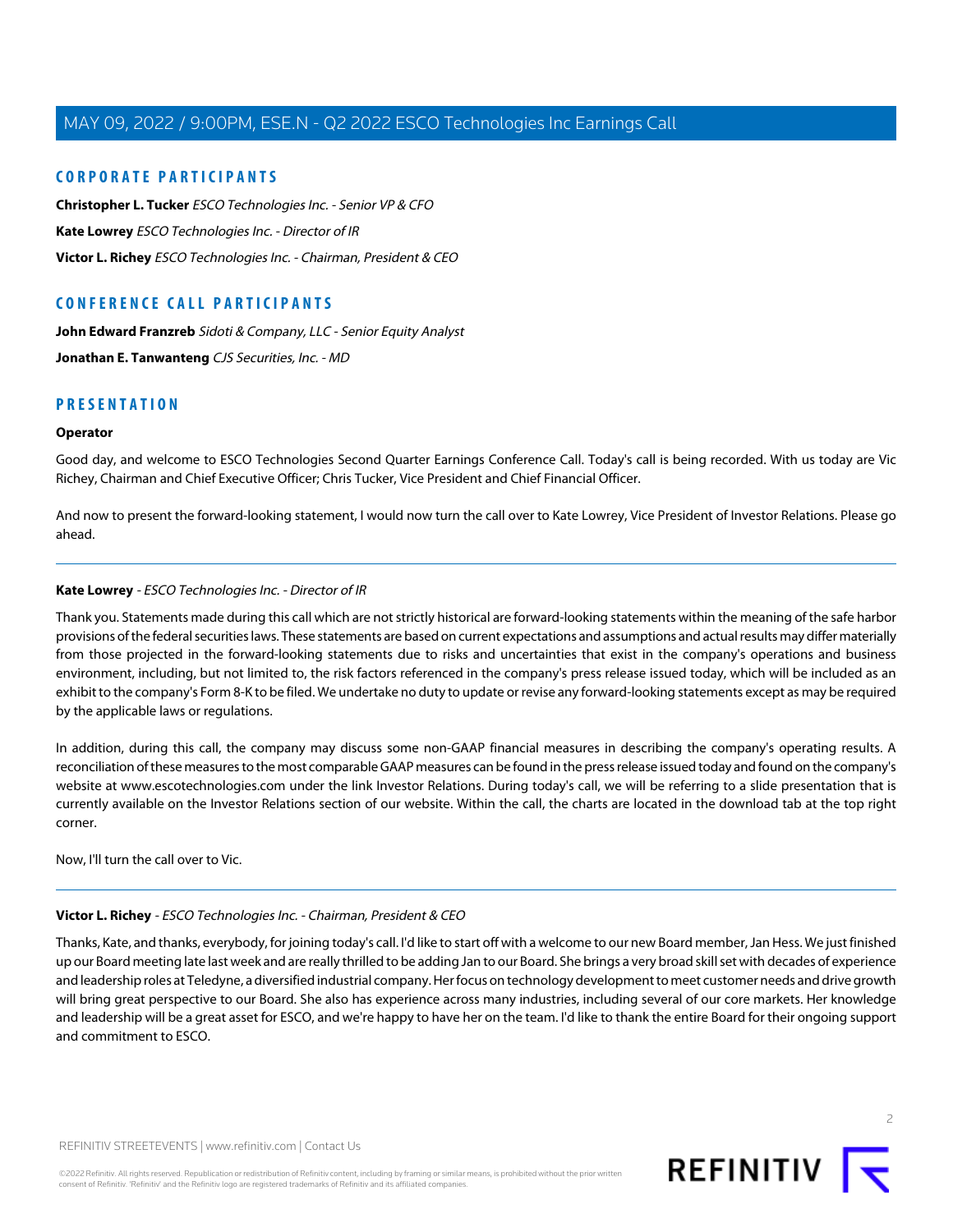Now let's switch to discussion of the second quarter. Overall, we saw the business continue to build momentum. All 3 businesses delivered organic sales growth in the quarter. With consolidated revenue growth of over 23% in the quarter, it's clear that we have nice top line momentum. We also had another great quarter of order growth, with a 34% increase in orders compared to last year's second quarter. Our backlogs continue to grow with an increase of over \$75 million since the fiscal year started. The backlog at the end of March was a new record for ESCO, so we feel good about the outlook for the balance of fiscal '22 and expect good momentum as we head into '23.

Chris will get into some of the financial details in a few minutes, but I'll start off with some top-level commentary about each of the business segments. Starting with A&D, where the quarter was a bit mixed. We continue to monitor the commercial aerospace business closely, and we're seeing some good growth from that market so far in 2022. It was another strong quarter for orders and revenue increased 30% over the prior year to reach the highest level since before the start of the pandemic. Some of this is from an easy comparison we had last year, but it's clear that travel is picking up, and that is helping drive recovery in our business.

The Navy and Defense businesses had some declines in the quarter, but we see that more as timing and feel good about the outlook there. While there was revenue growth in the quarter, there's still margin and operational challenges in A&D. Past due backlog is something we're watching closely as supply chain challenges have not let up. So all of the operations teams are highly focused on managing these issues to support our customers. On the margin side, the bottom line for A&D is we expect margins to improve as recovery continues and volumes build in the back half of the year.

Let's turn now to the Test business, where we had a really great quarter. The sales growth strength continued with nearly 28% increase compared to last year's second quarter. We've seen great growth in the Americas and in Asia with the growth coming from several key industries and product lines. The other thing I'd like to highlight about the Test quarter is the margin performance. We talked a bit last quarter about how important it was to see the margin improvement in this business, and it really came through nicely in the second quarter. The team at Test continue to work the inflation challenges aggressively. It's definitely an ongoing battle, but nice to see the jump in margins after all their hard work.

Similar to Test, we had a really solid quarter from the USG business as well. The underlying sales growth came in at over 35% in Q2, just phenomenal growth. And when you add in the acquisition impact, the growth jumps to north of 60%. Really great work by the teams there. And we had a pretty weak quarter for Doble a year ago. So the comparisons were bit easy, but I would say, we still saw the orders and sales momentum outpacing our expectations as the quarter closed out.

I did want to comment on the acquisition integration status for Doble, Altanova and Phenix. We just did a strategic review with these teams a few weeks ago, and they've really done a great job of analyzing the product portfolio to determine which products should be offered in our markets around the world. Clearly, the acquisitions have brought us some new capabilities. And now, we have good visibility on our product road maps globally. It's a long process and it will be additional work as we move into execution mode, but we still see nice revenue synergies and are really happy of how the businesses are coming together.

Overall, through the first 6 months of the year, we feel good about what we achieved and we continue to be on track with the expectations we laid out back in November. It does require a step-up in EPS growth in the second half of the year. This is how our plan was laid out from the beginning of the year, and we've been working hard with all our subsidiary teams to make sure the plans are in place to deliver. You all know that the operating environment is very challenging, right now, but we will continue pushing hard to deliver the year. Certainly, the backlogs are supportive of the second half projections, and we are committed to delivering for our customers.

<span id="page-2-0"></span>And now, I'll turn it over to Chris.

#### **Christopher L. Tucker** - ESCO Technologies Inc. - Senior VP & CFO

Thanks, Vic. So I'll go through the financial results now. We're going to do that with the slide deck this time. We created a slide deck that you should be able to see on the webcast, and you can also access from the Investor Relations section of our website, as Kate mentioned earlier.

3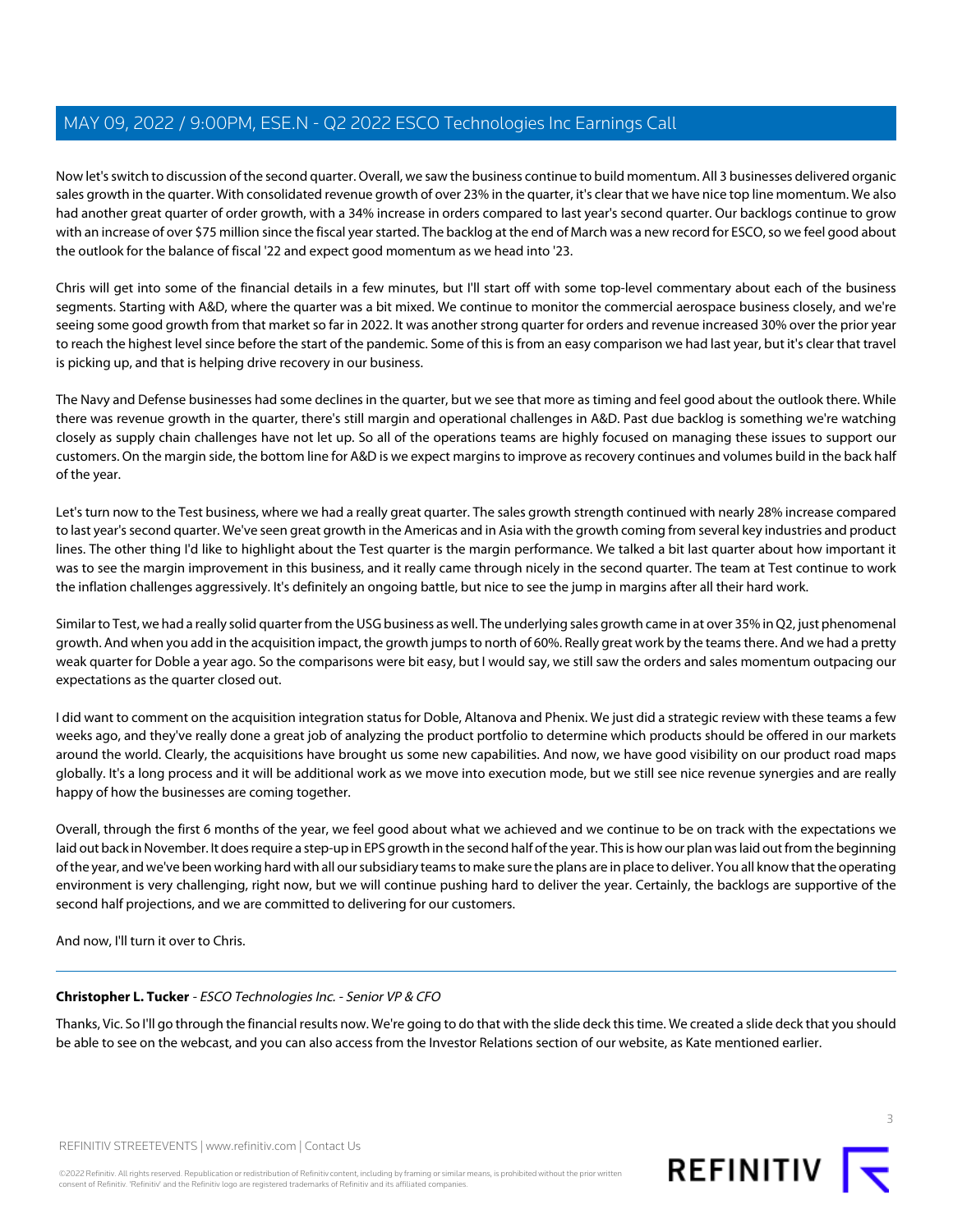Starting first on Chart #3. You can see on all the significant measures, we had nice double-digit growth. First, with orders, 34% increase this quarter versus the quarter a year ago. The book-to-bill of 1.15x was very strong and driven really by broad strength across the business. And we finished with record backlog at \$671 million as of the end of March. Sales increased by 23.5%. That was built up with 16.5% organic growth and then acquisitions, adding another 7 points of growth. So, again, we saw nice sales growth and really good strength from utilities, commercial aerospace and also in the test group.

On the adjusted EBIT dollars we were up 17%. We did see the margins drop a little bit. We'll go through that segment by segment. But fundamentally, we had A&D down a little bit and then good improvements from Test and USG. And then, if you look at the GAAP EPS, you can see, we were at \$0.59 a year ago in the quarter. On an adjusted basis, that came down to \$0.56. You'll recall that a year ago, we had a gain as we resolved the Watertown building. And so that gain was put out of the numbers a year ago. This year, we had \$0.01 for various different adjustments. So that gets you to \$0.65 this year versus \$0.56 a year ago or a growth of 16%.

If we go to the next chart, we'll have a little look at cash flow here. We are down in cash flow year-to-date. So through the first 6 months, we're at \$23 million versus just over \$57 million a year ago. A couple of key things to point out in the balance sheet changes that are driving that. First is kind of our contract assets and liabilities that you see on the balance sheet. We have various milestone payments that we receive as our contracts are executed on. Last year, we had some pretty big payments come through. This year, we haven't had those yet. It's really just an impact of timing. So we would expect that to level out as we move forward.

The other big impact is inventory. That's hurting us by about \$18 million year-over-year. A couple of things going on with inventory. First, as you all are aware, we're managing a lot of supply chain issues, as is everybody out there these days. What that means is sometimes to secure parts, we're maybe buying quantities that are a little bigger than normal. Other times, we might have most of the parts we need to finish an order, but not all of them, so we can end up with a little bit of stranded inventory.

And then, the other big factor is just the increased backlogs. I mentioned, we have record backlogs right now. So we're bringing in a lot of inventory to get ready to kind of flush that backlog out as we move into the back half of the year. So those are the big drivers on the inventory impact to cash flow.

The other items on this page, capital expenditures were up about \$7.5 million year-to-date. That really is driven by the Q1 purchase of the NRG headquarters, which we discussed 3 months ago. On the acquisition side, we've spent \$15.6 million this year. That was for the NEco acquisition in the A&D group. A year ago, we had done the ATM acquisition, also in the A&D group, for \$6.7 million. Lastly, it's the share repurchase. You'll recall back that in November, we were reauthorized to spend \$200 million on the new program. For the first time in several years, we started the buybacks again this year, and we've spent approximately \$18 million year-to-date.

If you go to the next page, we'll go through the segment performance. Starting first with A&D. So you can see that the orders here were up 7%. If you look at the bottom right of the chart, you see the backlog at almost \$397 million, which is nearly a 14% increase from a year ago. So we still have very healthy backlogs here really across the business, but certainly the commercial aerospace with many of the different platforms inside of there has begun to recover nicely. And that's a key driver in the numbers you see here.

Same with sales. The sales growth was 3% overall. Commercial aerospace really led the growth in this quarter. As Vic mentioned, we kind of had some easier comparisons right now, because last year was very weak. But no doubt, we're seeing those businesses start to come back a little bit. Navy was actually -- we saw growth there from the Globe and Westland businesses, but VACCO had some pretty big declines in their Navy business, again, kind of timing as they execute against some of their contracts. So they were -- overall, the Navy business was slightly down for us in the quarter

And then if you look at the EBIT margins, you can see at 17.1%, down from 20.7% a year ago. I mentioned the VACCO sales decline. So we did have some deleverage on that and a little bit of mix inside of the commercial aero businesses being the main drivers for the margin decrease. If we go to the next page, we have the Utility Solutions Group, really just a great quarter across the board here. Starting with orders. The orders almost doubled. So you can see 98% growth, that was built up with about \$27 million of growth from the core Doble business, \$12.6 million contributed from the acquisitions, and then the renewable business grew by \$3.2 million.

REFINITIV STREETEVENTS | [www.refinitiv.com](https://www.refinitiv.com/) | [Contact Us](https://www.refinitiv.com/en/contact-us)

©2022 Refinitiv. All rights reserved. Republication or redistribution of Refinitiv content, including by framing or similar means, is prohibited without the prior written consent of Refinitiv. 'Refinitiv' and the Refinitiv logo are registered trademarks of Refinitiv and its affiliated companies.



 $\Delta$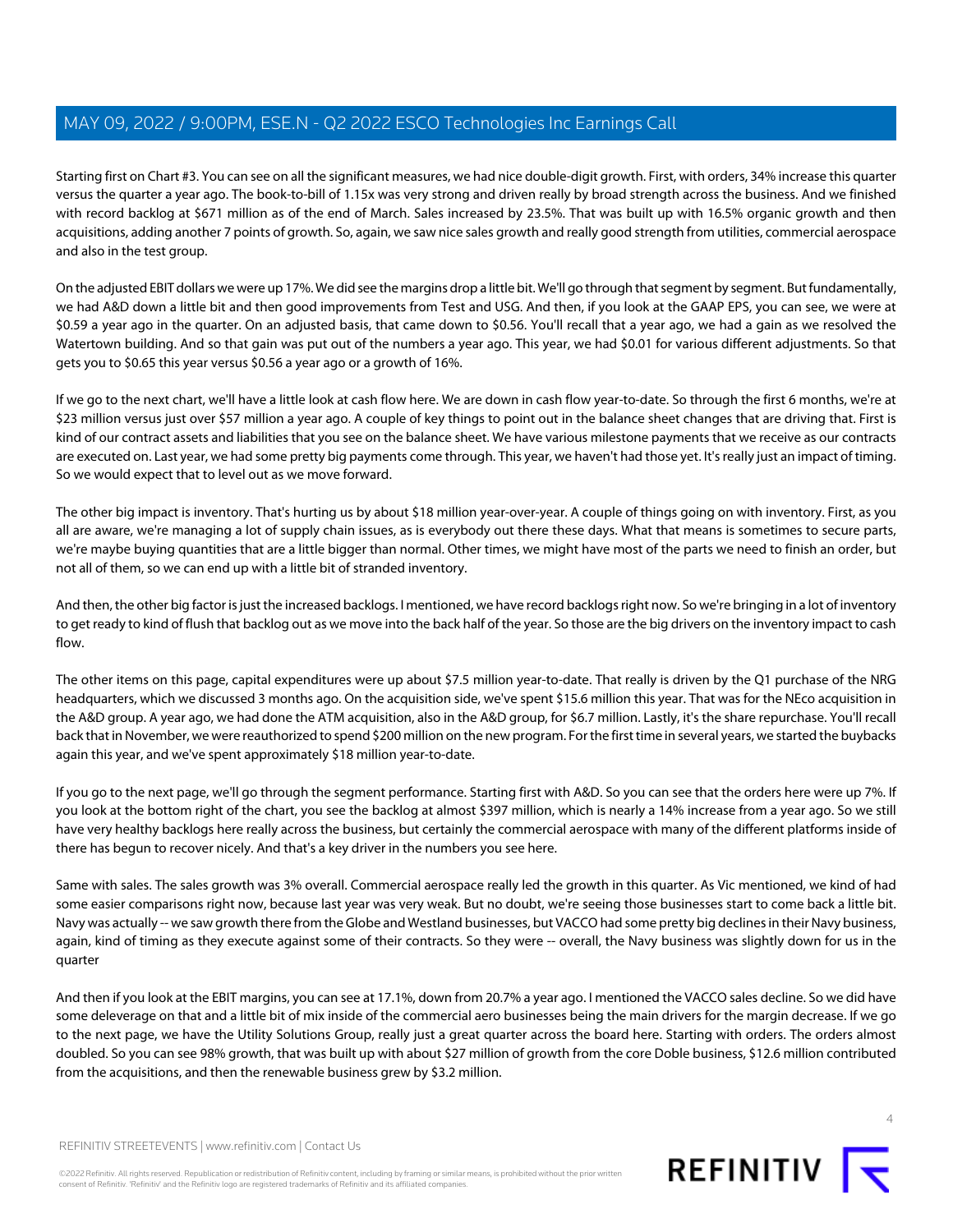On the sales side, we were up 62%, Doble organically was up 39%, Altanova and Phenix added \$10 million and then NRG was up 23%. So we continue to see good strength in the renewables market. I would also point out here that year-to-date, if you exclude the acquisitions, we're up 9%. So you'll recall that in the first quarter, we were pretty weak organically, a big recovery this quarter. And year-to-date, we're seeing solid growth there.

Adjusted EBIT margins were up almost 4 points, so 17.7% compared to 13.8% a year ago. So obviously we saw good leverage on the revenue flow through. We are putting some price increases through here, which are helping to more than offset the wage and material inflation we see. We're also starting to incur some expenses related to trade shows and customer events that we're now doing in person. So that's bringing back a little more cost than we had in the prior year

If you go to the next page, with the Test business, similar to USG, just really strong performance here across the board. Orders up 25% to \$55.4 million. We're really seeing strength domestically in the medical shielding, and then globally, we're seeing good order input across the test and measurement project business. From a sales perspective, we were up 28% to \$55.9 million. We've talked before about some of the power filter orders that have been coming in, definitely starting to see those flow out of backlog and into the sales line and really seeing broad strength in the US and in China in that business. On the margin side, we're up over 2 points to 15.2%. Again, it's a volume and price impact, definitely still fighting inflation here as well on the material side and the wage side, but with the big growth in the price increases, we're able to drive the margin increase.

So if we go to the last page, just a quick discussion on our guidance. Vic had mentioned this a little bit. But fundamentally, we came out with guidance for the full year back in November of \$3.10 to \$3.20 per share. I would say, in the first quarter, we probably came in a little light of expectations. During the second quarter, we outpaced expectations a little bit. So we're really pretty much on track through the first half of the year, and we feel like the full year range is still appropriate. That leaves us for the third quarter then with solid growth projection of 25% to 35% or a range of \$0.84 to \$0.91.

So that's really all I had on the financials, and I'll turn it back over to Vic.

#### **Victor L. Richey** - ESCO Technologies Inc. - Chairman, President & CEO

Thanks, Chris. Since I touched on quite a few of my thoughts early in my commentary, I'll just offer 2 more comments before we move into Q&A. We feel good about the start to 2022, and we're excited about the forecast we have out there. Lots of growth coming as we move into third quarter and beyond.

We recently had our planning meetings with all the businesses. All the subsidiary teams have great product development programs that they're pursuing to deliver growth over the 3-year planning horizon. The end markets we serve continue to recover and exhibit good growth characteristics over the short to medium term. Our portfolio is well positioned as we move forward. There continues to be uncertainty in the economy as the pandemic continues to evolve. But as always, we'll focus on serving customers well or managing our profitability and balance sheet to deliver higher returns for the shareholders.

To close out the opening commentary, I'd just like to thank all of our employees for the tremendous efforts so far this year. We all know how challenging an operating environment is. There are lots of challenges to run an efficient operation right now. Supply chains continue to be unpredictable and getting certain operations fully staffed is also challenging. In spite of all that, our teams have -- for that, I'm very grateful. I just want to extend a big thank you to the entire ESCO team.

So with that, I think we're ready for Q&A.

**REFINITIV** 

5

REFINITIV STREETEVENTS | [www.refinitiv.com](https://www.refinitiv.com/) | [Contact Us](https://www.refinitiv.com/en/contact-us)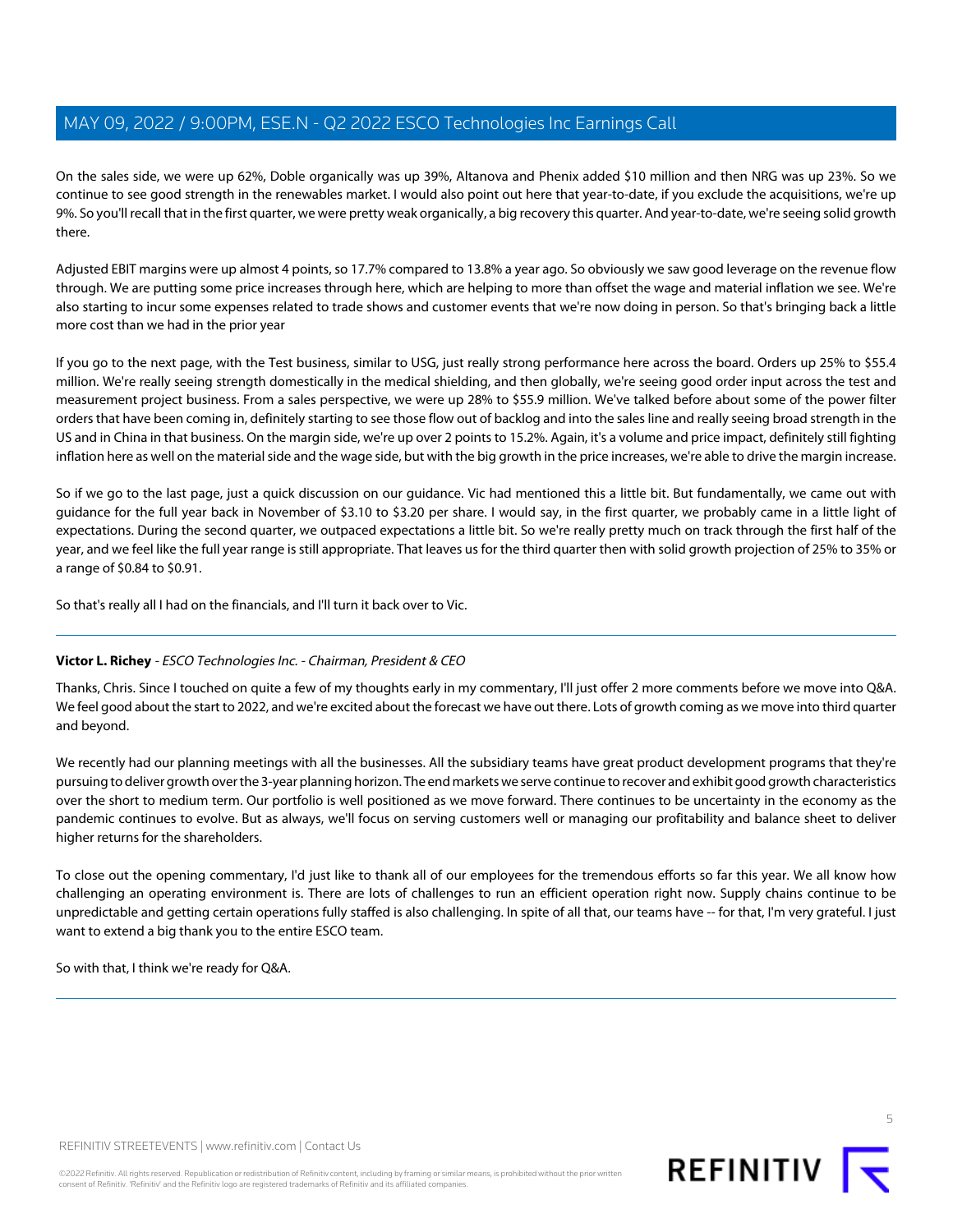## **QUESTIONS AND ANSWERS**

#### **Operator**

<span id="page-5-0"></span>(Operator Instructions) Our first question comes from John Franzreb with Sidoti & Company.

#### John Edward Franzreb - Sidoti & Company, LLC - Senior Equity Analyst

I'd like to start with the supply chain issues that you had with the contractor in the previous quarter. I'm just curious, you said those might linger into this quarter. Did they -- to what kind of magnitude did they linger?

#### **Christopher L. Tucker** - ESCO Technologies Inc. - Senior VP & CFO

Yes. What I would say, John, is that we did see those past due backlogs continue to increase. So we talked a little bit last quarter about missing some sales as a result of that. So that overhang is still there. And I think we were able to kind of power through that and still obviously drive to the earnings and sales commitments we have made. But I think, from our perspective, we're watching the supply chain close and kind of expect everybody is working to burn the past dues down as quick as we can. Obviously that's important to keep our customers happy. But we expect that's a challenge we're going to have for probably the balance of the fiscal year. And again, everybody has got plans to get those past dues down, but we did see an increase in the quarter, and we'll continue working down from here.

#### **Victor L. Richey** - ESCO Technologies Inc. - Chairman, President & CEO

Yes, I'd just add. I think it's a constant dance for sure, because you don't know what's going to not show up from one day to the next. And the other thing that -- in addition to this normal supply chain, as you would think about with piece parts, in our Aerospace and Defense Group, we're really challenged on outside processing. Because you know a lot of the products we make, there a lot of other -- you had to [send it out], have some processing done, it comes back. And the lead times on the outside processing have been increased dramatically and it's something that we would typically get back in 2 weeks. It may be taken 12 weeks. And so, it's just -- it's really a dance.

But as Chris said, I think the good news is, we've kind of dealt with those challenges. We've done a lot of work around pulling some things in. And so, we really do need to get that worked off, but we'll get that done over time for sure. And having that big backlog that we have now is really helpful because you have a little more flexibility to pull things in, if you need to do that.

#### **John Edward Franzreb** - Sidoti & Company, LLC - Senior Equity Analyst

Right. Right. Great. And just to shift over to Altanova and Phenix, I'm wondering if you've identified any additional revenue synergies or cost saving opportunities as you've kind of got to know the businesses a little bit better?

#### **Victor L. Richey** - ESCO Technologies Inc. - Chairman, President & CEO

Yes, I think the biggest opportunities for us there are really doing some cross-selling. So, as I talked about in all the comments, they've done really a lot of really good work to go through in each of the product areas. Look at the products trying to figure out the best characteristic of each of those and then working to make sure that we're selling the right products in the right area. When we made the acquisition, part of our internal review was what type of revenue synergies and other types of synergies we'll be able to get. And I would say, we have a lot of confidence that we're going to be able to achieve those based on the work that's been done so far.

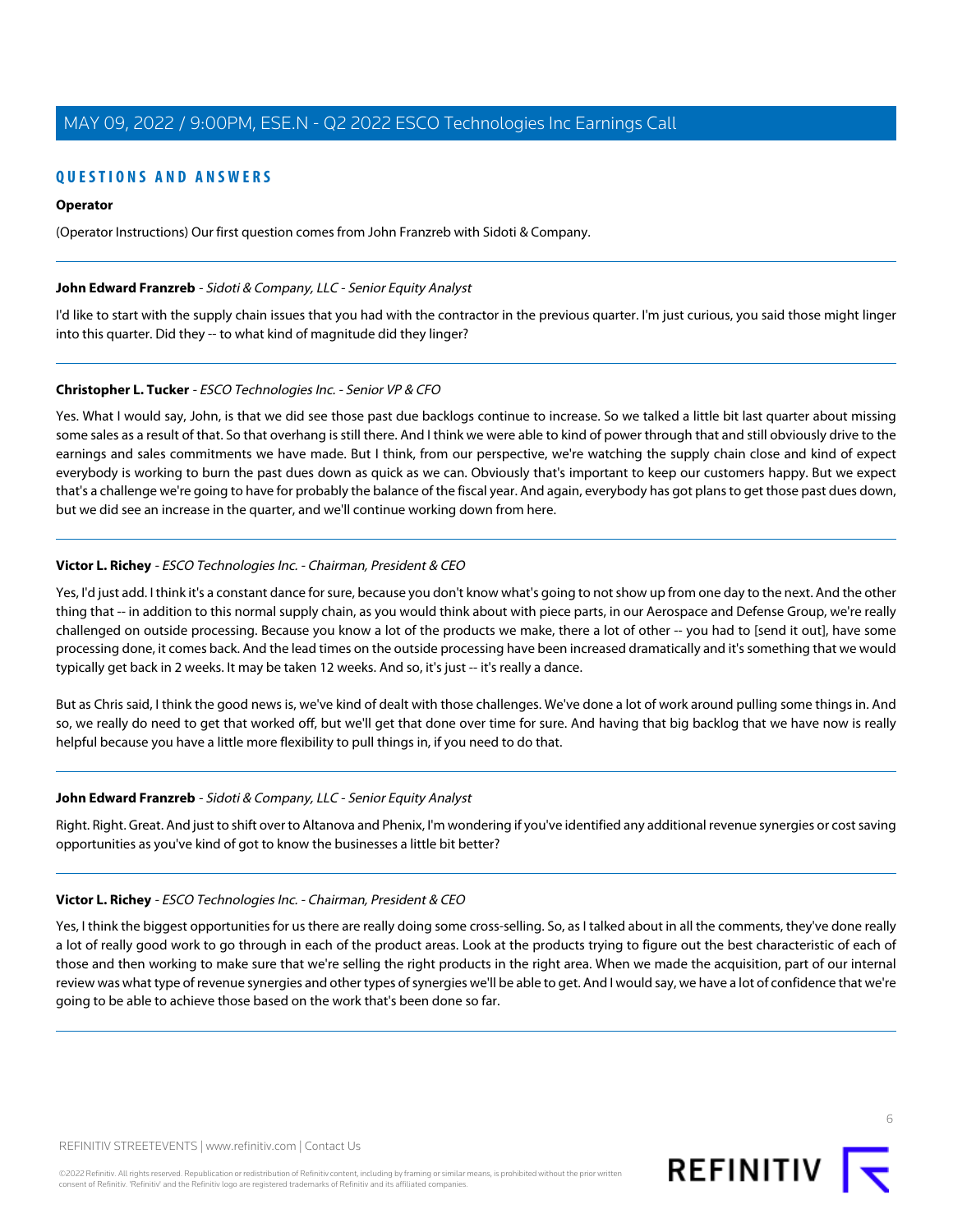#### **John Edward Franzreb** - Sidoti & Company, LLC - Senior Equity Analyst

Okay. And just the legacy USG business, can you talk a little bit about the relative strength in the business and how much confidence you have in that persisting through the balance of the year? It seems like a really good come back there at Doble and everything.

#### **Victor L. Richey** - ESCO Technologies Inc. - Chairman, President & CEO

Yes, it was. We were really disappointed going into the first quarter. And so, we've really seen a lot of strength here. And so a lot of it is anecdotal, if you will, because we do survey our customers to understand where they're at. People are getting back in the office. The number of people that are saying, yes, we're going to buy test equipment is probably up 40% from when we last did that. And so, it does seem like -- I don't think it's going to be linear, if you will. I mean, I think -- but I do think that the momentum is there, and we're going to see that throughout the year. And again, the backlog in that business is probably as good as it's ever been. And so, I think just -- we just need to keep the momentum going. I think it's there. We always do this big customer conference every spring. So we did that in person this year for the first time, obviously, in a couple of years. I would say attendance was lower than it has been historically, but still pretty robust. And I would say, the people who were there were very engaged, and I think very excited about some of the things we're doing. As we've talked about in some of the earlier calls, we have introduced a number of new products. And I think that's part of what's getting the momentum for us is having some updated products we're able to get to the customers.

#### **Christopher L. Tucker** - ESCO Technologies Inc. - Senior VP & CFO

Yes. And I would just add. I mean, I think, as Vic said, as we talk to the team there, they do feel like sentiment is starting to improve a little bit. Some of the external forecasts they track as well on overall utility usage continue to increase. So, I think there just seems to be a little bit better of kind of overall outlook for demand, and we kind of see that in some of the customer activity and interactions right now. So, as you mentioned, John, I mean it's -- and as Vic said, it's maybe not going to be perfectly linear, but we're hopeful to get to kind of a more stable, steady growth output as opposed to kind of a lot of the up and down we've seen over -- really through the whole pandemic.

#### **John Edward Franzreb** - Sidoti & Company, LLC - Senior Equity Analyst

Great. I'll get back in the queue.

#### <span id="page-6-0"></span>**Operator**

(Operator Instructions) Our next question comes from Jon Tanwanteng with CJS Securities.

#### **Jonathan E. Tanwanteng** - CJS Securities, Inc. - MD

My first one is on, maybe just to dig a little deeper to Doble. I was wondering if the demand you're seeing so far has sustained into Q3. I think you suggested you might have #1 and #2, is it some of that pent-up demand where they're just catching up to where they needed to be? Or is that more just a resumption of the demand you saw pre-pandemic?

#### **Christopher L. Tucker** - ESCO Technologies Inc. - Senior VP & CFO

I didn't hear your first question, I'll answer your second one. I do think it's more just returning to normal. I'm not sure there's a huge amount of pent-up demand. I mean, with the test equipment, there's some discretionary nature to it, but it does seem like its getting back to where it was prior to the pandemic. So I think it's more something that's sustainable. I mean, if there were too much pent-up demand, I'd be concerned because that would be kind of a bubble, and we see this more as a recovery to the norm.

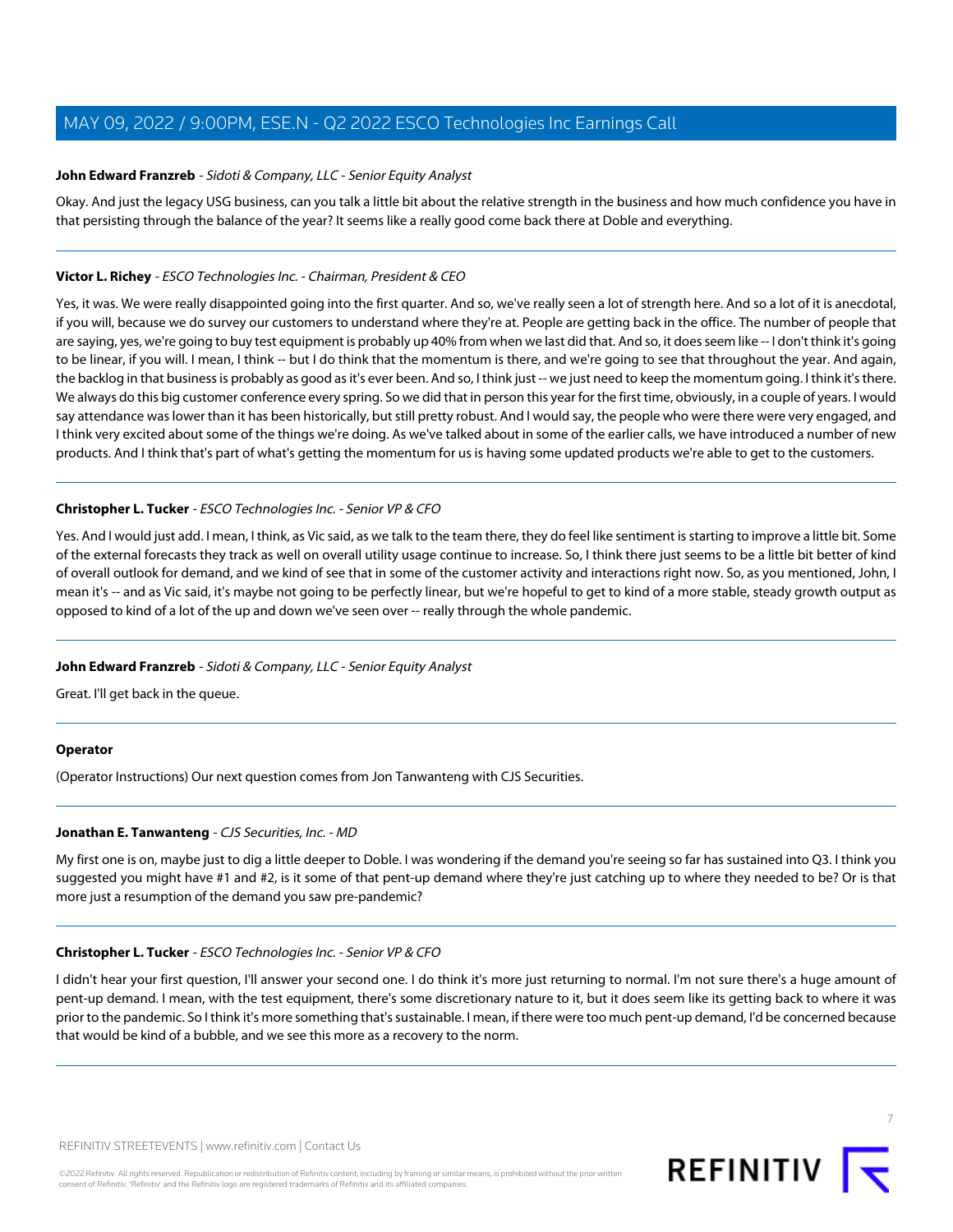#### **Jonathan E. Tanwanteng** - CJS Securities, Inc. - MD

Got it. And the first part was just, have you seen that sustained through Q3 so far?

### **Christopher L. Tucker** - ESCO Technologies Inc. - Senior VP & CFO

Honestly, we don't even have our first month yet, but -- so it's hard for us to comment on kind of what we've seen in April so far. The only thing I would point out, Jon, is that we had -- we are seeing some pretty big orders right now too for some of our like lease renewals. And we mentioned in the press release that we had one of the big DUC orders, which is the Doble security offering. Those are great programs for us, but those are also kind of like they can be multimillion-dollar type orders that sit in backlog for a while. You're going to execute those things over anywhere from a year to all the way up to 5 years. So we did see some pretty big of those in the quarter, which helped drive the orders. And again, that's a positive thing, but I just wanted to give you some of that color on what happened in the quarter.

#### **Jonathan E. Tanwanteng** - CJS Securities, Inc. - MD

Got it. That's helpful. My next question, just -- on the ability to meet those orders. I think you mentioned in the past quarter and maybe even before that, the Doble had some issues. Acquiring electronic parts, we know China has had lengthening lockdown. I'm just wondering if you're able to actually meet that demand that you have now.

## **Victor L. Richey** - ESCO Technologies Inc. - Chairman, President & CEO

Yes, I think we'll be okay. I mean, like I mentioned earlier, we may be delivering slightly different mix of products than what we had anticipated. But they're working through these issues, but they're not insignificant, but they work hard on finding things in a great market and through reps and things like that. So you can find it, but it's just a lot more work than it used to be.

#### **Christopher L. Tucker** - ESCO Technologies Inc. - Senior VP & CFO

Yes. And I would say, when we disclosed last quarter, Jon, I think we said \$5 million to \$8 million that we had missed because of some of the past due backlogs. Doble was part of that. And their number inside of that build up did get bigger here in the second quarter. So they still have -- and they're used to kind of having 0 past due. Typically their stuff kind of comes in and goes out from an order perspective with a lot of their boxes they sell. So they are definitely still seeing some supplier issues with the chips and other things that they need. But again, a lot of other demand obviously that allowed them to have such a strong top line, but no doubt the supply chain is still kind of holding us back there slightly.

#### **Jonathan E. Tanwanteng** - CJS Securities, Inc. - MD

Okay. Great. Understood. And then, my last question, just -- could you talk about your preference for share repurchases now versus potentially more M&A at this point?

#### **Victor L. Richey** - ESCO Technologies Inc. - Chairman, President & CEO

Well, I think we always would prefer to make good acquisitions, and we'll continue to look for things there. I mean, I think we are a little more aggressive than we have historically on the stock. Because we didn't really even kind of clean up our dilution for a number of years. And so we certainly want to do that. It's something we talk about every quarter. It really is kind of based on what we see from opportunities for acquisitions. And so, we review that on an ongoing basis. So, if we aren't able to achieve some of those things, then we'll look at being more aggressive on the buyback side.